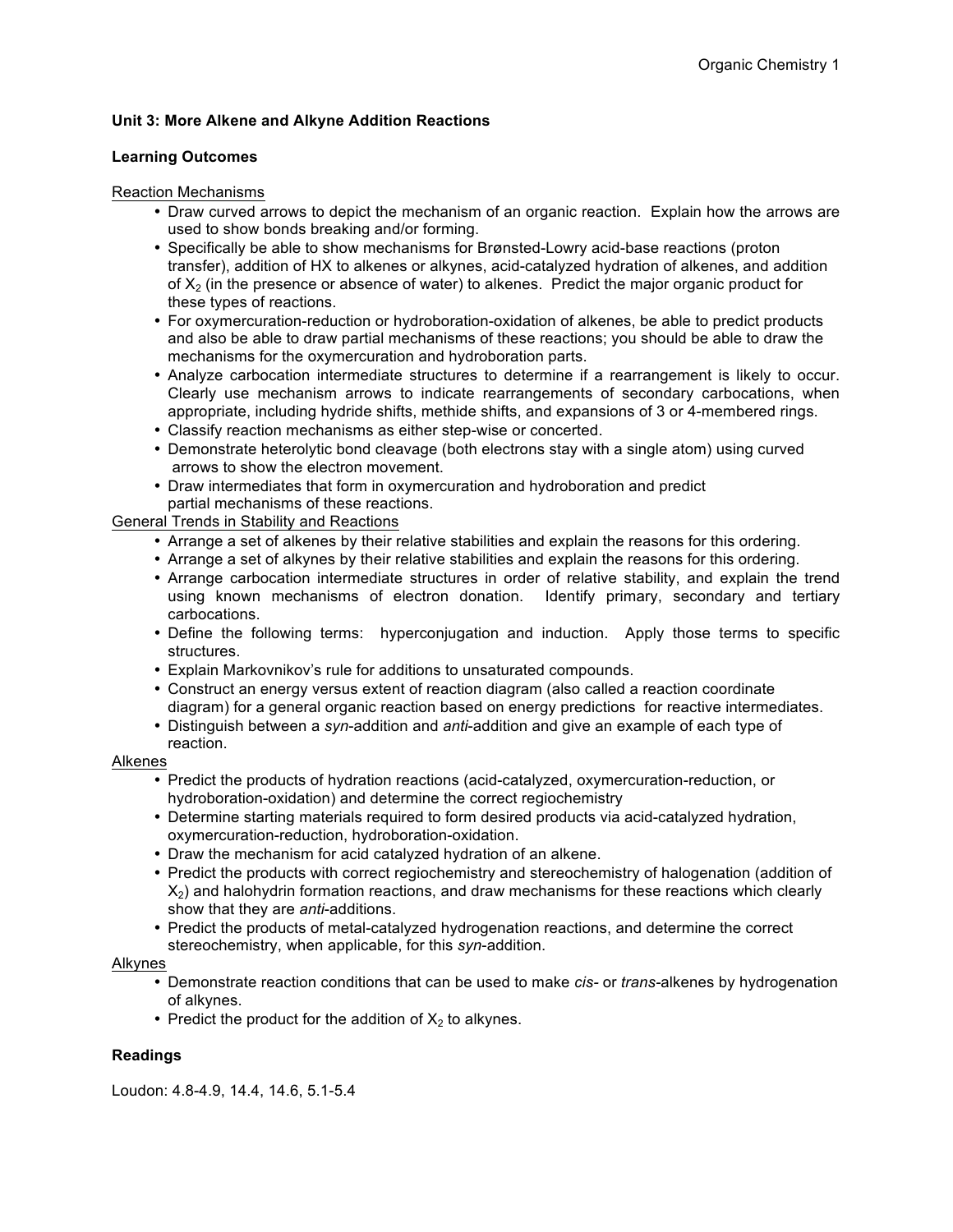## **Assignments and Additional Resources (**Assignments in red are **required)**

Lab Work The Scientific Method, Separations, and Solvents (Sapling) Extraction – Isolation Caffeine from Tea Introduction to Chromatography (Sapling)

Recitation Worksheets (complete in recitation) Topic IV A: More Alkene Additions Topic IV B: Alkyne Additions

Sapling Assignments

Chapters 4 and 5

## Getting Started with Addition Reactions

(some of these were from Unit 2; Unit 3 finishes this set.) Chapter 4: Additional Optional Problems Chapter 5: Additional Optional Problems

Loudon Practice Problems

Chapter 4: 54, 57, 63, 66

Chapter 5: 27afghjklmn, 29bcef, 32abcefij, 34, 48abc Chapter 14: 26abcf, 27abd

Animated Online Lectures

To Navigate in Sakai: Within the Resources Folder, click on "Tutorials, Animations, and Places for Extra Help", then on "Animated Online Lectures"

#### Topics in Chapter 3

- 20. Bronsted Acid-Base pKa Review
- 21. Bronsted Acid-Base Strength Review
- Topics in Chapter 4
	- 22. Alkene IUPAC 1: Basics
	- 23. Alkene IUPAC 2: Stereoisomers, CIP rules
	- 24. Alkene Structure and Bonding
	- 25. Alkene Relative Stabilities
	- 26. Catalytic Hydrogenation of Alkenes
	- 27. HX Addition to Alkenes
		- 28. Acid Cat Hydration of Alkenes

Topics in Chapter 5

- 30. Alkene Addition Halogenation and Halohydrin Formation
- 31. Hydroboration Oxidation of Alkenes
- Topics in Chapter 14
	- 95. Alkyne Hydrogenation
	- 96. Alkyne HX Addn
	- 97. Alkyne  $X<sub>2</sub>$  Addn

Powerpoints to Review

Loudon Chapter 4

Loudon Chapter 5

Loudon Chapter 14 Part 1

## **Review Concepts from General Chemistry**

• Acid and base chemistry, standard free energy, catalysis, formal charge

## **Review Concepts from Previous Chapters in Loudon**